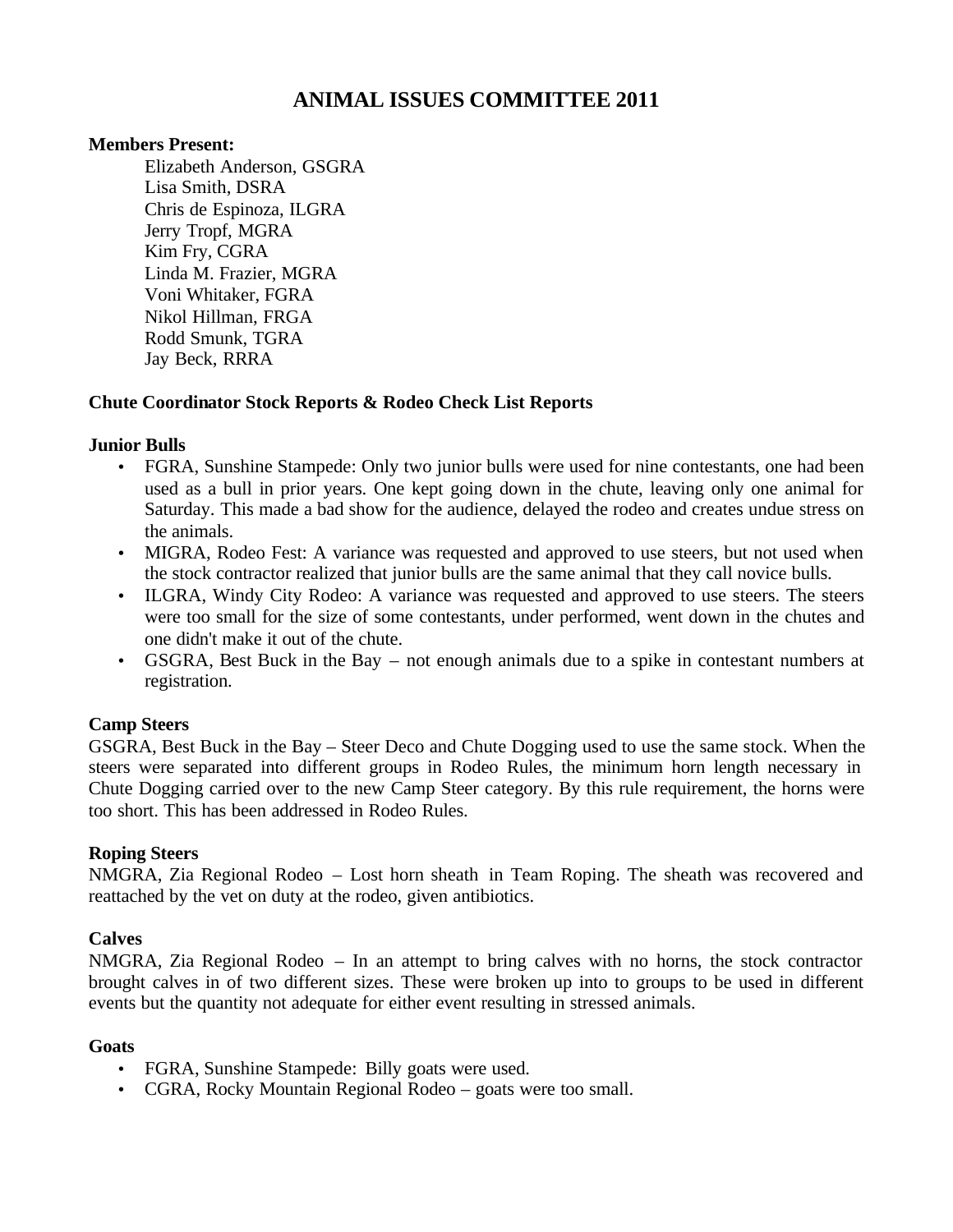### **New Stock Contractors**

- Williams Ranch, Oklahoma
- High Stakes Rodeo Productions, Missouri

### **General Stock Conditions**

ARGRA, Canadian Rockies International Rodeo, some stock too green.

**Return Gates** – need to be covered with a banner to prevent animal injuries.

FGRA, Sunshine Stampede: Return gate was not covered; this was corrected when brought to the rodeo director's attention.

DSRA, Rodeo in the Rock: Return gate was not covered; this was corrected when brought to the rodeo director's attention.

# **Chute Gates**

NGRA, Big Horn Rodeo – chute gates were not secured prior to loading of the animals.

# **Hot Shots**

Hot shots were used in accordance with IGRA guidelines in the FL, AB, and OK rodeos. The stock contractors were reminded of our rules and corrected their handling of the stock. OGRA was using a new stock contractor. The stock contractors for FGRA and ARGRA were longtime, seasoned contractors and will most likely not be used again for this reason as well as several other issues.

### **Animal Injury Reports**

These were only filed for the Zia Regional Rodeo. The report needs to filled out whenever there is an injury reported. These reports are available from the rodeo secretary. In the discussion it was recommended that the trustees help out by preparing the reports for the Chute Coordinator to sign. This keeps the rodeo from delays of the official from having to stop to fill the form out and by doing it as it happens; there is a greater chance of documenting things before they are forgotten by the end of the day. It was also discussed that it would be helpful to make a place to note weather conditions on injury forms to see how it relates to injuries. Animals were observed to get ranker when weather conditions got bad resulting an increase in contestant injuries.

# **Equine Herpes Virus Myeloencephalopathy (EHM) - Neurotropic form of EHV-1**

- EHV-1 (Equine Herpes Virus) Common virus carried by equines and camelids.
- Most foals are born with it and it can resurface in times of stress.
- EHM is from mutant or neuropathogenic strains of EHV-1.
- Incubation time is four to six days, up to 12 days.
- Recommended quarantine time is 22 days to six weeks.
- Death can occur in as few as four days.
- There is currently no licensed vaccine against EHM and no treatment other than palliative care.
- The disease is highly contagious, and can spread through the air as well as through objects that have been in contact with infected horses including clothing.
- A drug trial is being conducted in select areas.
- This disease is classified by the USDA to be an emerging disease.
- EHM is not a reportable disease in all states and provinces.

An outbreak of EHM at the National Cutting Horse Association (NCHA) Western National Championships held in Ogden, Utah from April 29 to May 8, 2011 lead to the cancellation of many equestrian events in the US and Canada. The USDA reported that the outbreak lasted approximately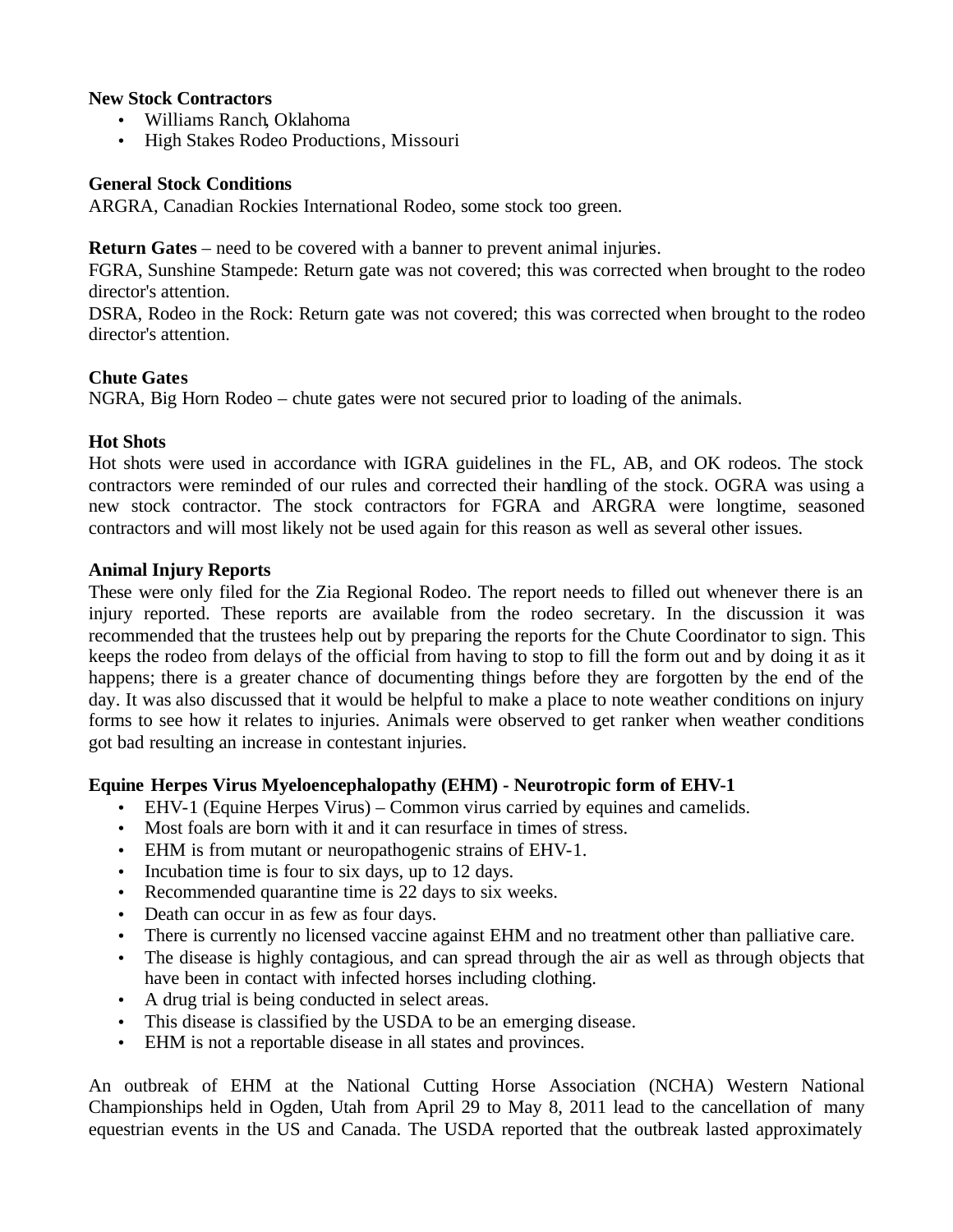two months, generating 90 confirmed cases of the disease, spread over 10 American states, and resulting in the deaths of 13 horses before it was declared contained by the US Department of Agriculture. Canada reported four confirmed cases and three deaths in two provinces. In October there has been a report of three confirmed cases of EHM in horses from an out-of province facility that were at a show in Manitoba. There are currently no confirmed cases in MB.

### **Biosecurity Recommendations**

- Keep up to date on shots: West Nile and Tetanus in spring; Influenza and Rabies in the fall.
- When loading horses in the barn at a rodeo, separate Horses by region with an empty stall in between groups.
- Don't share tack, equipment, feed or water buckets or trailers.
- Bleach Walls of stalls before and after the event with a light solution of bleach. (Two table spoons of bleach per quart of water aka 30ml bleach per liter of water).
- Wash hands in between handling multiple animals from different regions.
- If a horse becomes sick at an event, isolate immediately and notify the event organizers.
- These recommendations will be added to the Rodeo Guidebook for use in the contestant bags and posting at rodeos.

### **Emergency Planning Recommendations**

- Many fairgrounds have bunkers for animals.
- If a rodeo is held in an open area, release animals so they are not trapped and fend for themselves.
- Each rodeo venue has unique issues that should be discussed by each association with their arena contractors.

### **Stock Quantity Recommendations**

Discussed how much stock to should be brought to a rodeo. This can vary due to weather conditions and number of contestants that are expected. It was recommended to consult with the stock contractor and chute coordinator.

### **Junior Bull Recommendations**

Discussed how junior bulls did very well at our rodeos this year by loading in the chutes better than steers, cows or heifers and returning to the chutes. Some problems that occurred in the beginning of the year of junior bulls performing more like our bulls was addressed by Jay Beck, who called stock contractors before the rodeos to explain the kind of performance we expected from the animals:

- Should not do high bucks and dives or spins.
- Should lope out.
- These are for novice, beginner riders.
- Flanks should be tied loosely, the tighter these are tied, the more advanced moves the bull will make.
- Bulls may lay down in the chute if the rigging is pulled too tightly, letting the air out of the animal / restricting its breathing.

It was also deemed helpful for the stock contractors understand that what we call junior bulls in IGRA rules may go by different names that they may be more accustomed to such as: novice bulls, beginner bulls or peewee bulls. A video was shot at the Great Plains Regional Rodeo and the web address along with these recommendations will be presented to the Rodeo Guidebook.